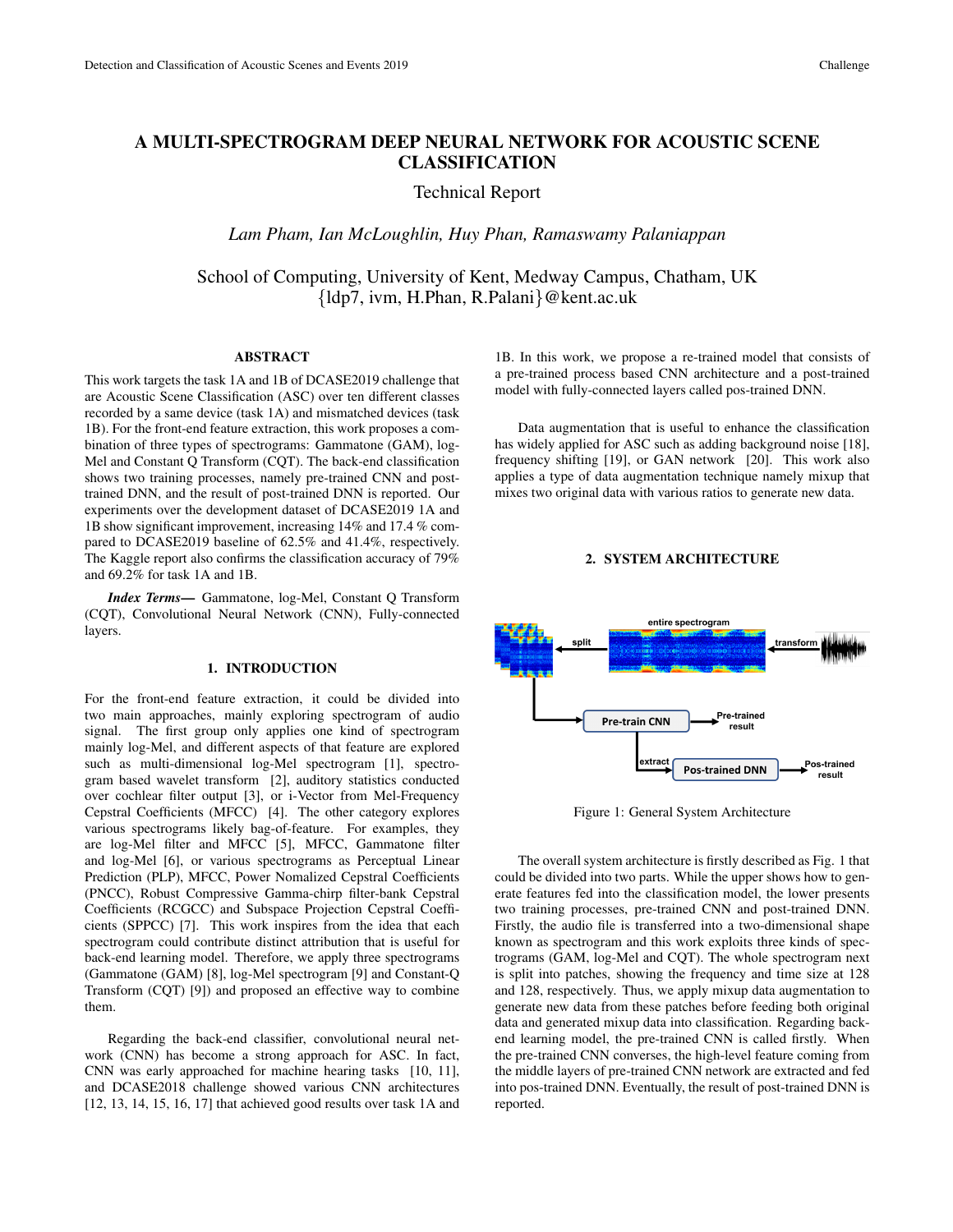

Figure 2: Re-trained Model Architecture

|  |  |  |  |  |  | Table 1: Setting Parameters of Spectrogram. |
|--|--|--|--|--|--|---------------------------------------------|
|--|--|--|--|--|--|---------------------------------------------|

| <b>Parameters</b>          | <b>Values</b> |
|----------------------------|---------------|
| Window size                | 1920          |
| Hop size                   | 256           |
| <b>Fast Fourier Number</b> | 4096          |
| Frequency Min              | 10            |
| Frequency resolution       | 128           |

# 2.1. Front-End Feature Extraction

As mentioned above, this work applies three spectrograms: GAM [8], log-Mel [9] and CQT [9] to generate input features fed into the classifier. Therefore, these spectrograms have a similar size that requires the same setting described as Table 1. By setting as Table 1, the entire spectrogram shows frequency and time resolutions of 128 and 1870 respectively, splitting into 14 patches with the size of  $128 \times 128$ .

#### 2.2. Back-end Classification

The back-end classification consists of two processes that are pretrained CNN and post-trained DNN denoted as Fig. 2. For pretrained CNN, patches coming from three different spectrograms are fed into three parallel convolutional blocks namely CNN-G, and these CNN-Gs show the same configuration as detailed in Fig. 3. At the final convolutional layer of each CNN-G, global max/mean pooling layers are used to extract high-level features, feeding into four fully-connected layers with the configuration of  $512 - 1024 - 1024 - 10$  respectively. Since we apply three different spectrograms, we have three separated networks (noting that a single network consists of one CNN-G block and four fully-connected layers), thus providing three loss functions known as  $Loss_{CQT}, Loss_{GAM}$  and  $Loss_{log-Mel}$ . Therefore, we call these networks as log-mel, gam or cqt CNN network. Next, every high-level feature extracted from the global max/mean pooling layer of log-mel, gam and cqt CNN networks goes through a fullyconnected layer with size of 256 before adding together. The addictive result is sent to three fully-connected layers and this data flow is called main CNN network. Totally, we have four loss functions, three for the log-mel, gam and cqt CNN networks and the final one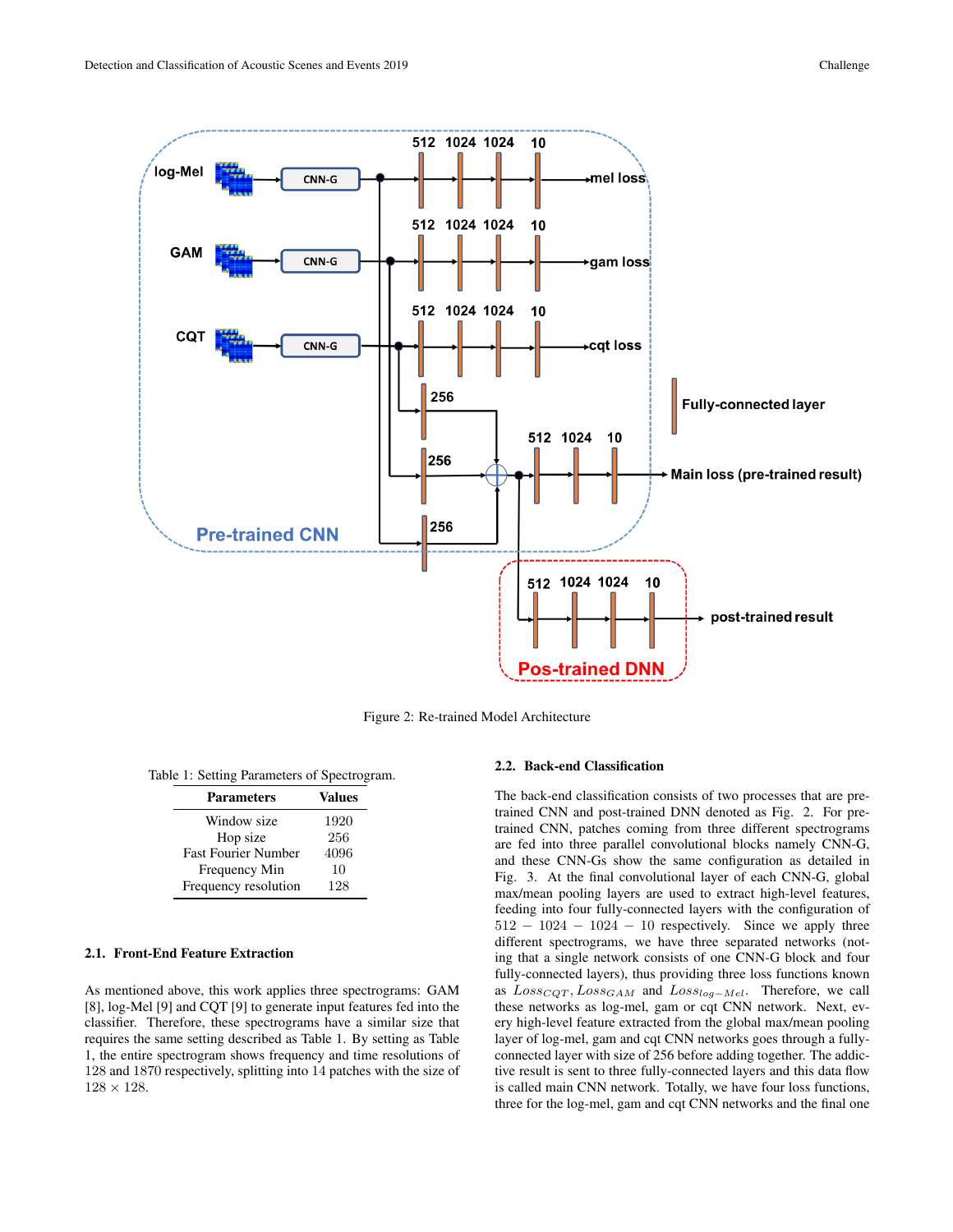| <b>Class</b>          |          | DCASE2019 baseline |         |          | <b>Our Method</b> |         |
|-----------------------|----------|--------------------|---------|----------|-------------------|---------|
|                       | Device B | Device C           | Average | Device B | Device C          | Avarage |
| Airport               | 18.3     | 24.1               | 21.2    | 25.9     | 31.3              | 28.6    |
| <b>Bus</b>            | 40.4     | 70.0               | 55.2    | 88.8     | 96.2              | 92.5    |
| Metro                 | 50.7     | 36.1               | 43.4    | 50.0     | 55.5              | 52.7    |
| Metro Station         | 28.7     | 36.1               | 30.0    | 46.2     | 48.1              | 47.1    |
| Park                  | 45.2     | 57.0               | 51.1    | 85.1     | 94.4              | 89.7    |
| <b>Public Square</b>  | 22.8     | 11.3               | 17.0    | 20.3     | 31.4              | 25.9    |
| Shopping Mall         | 63.5     | 64.8               | 64.2    | 61.1     | 72.2.             | 66.7    |
| Street Pedestrian     | 37.0     | 37.6               | 37.3    | 53.7     | 46.2              | 50.0    |
| <b>Street Traffic</b> | 77.0     | 86.5               | 81.8    | 90.7     | 96.2              | 93.5    |
| Tram                  | 12.0     | 12.6               | 12.3    | 31.4     | 51.8              | 41.6    |
| Overall               | 39.6     | 43.1               | 41.4    | 55.3     | 62.3              | 58.8    |

Table 2: Experiment Results Over Task 1B



Figure 3: CNN-G configuration

for the main CNN called  $Loss_{MAIN}$ . The final loss function is computed as the equation (1) that focuses on the classification accuracy of the main CNN network

## $Loss = (Loss_{CQT} + Loss_{GAM} + Loss_{log-Mel})/3 + Loss_{MAIN}$ (1)

Once pre-trained CNN converses over the training set, all patches of both training set and test set are fed into pre-trained CNN. Thus, the additive result in main CNN network mentioned above are extracted, creating input feature for post-trained DNN. Regarding the post-trained DNN, it is constructed by four fully-connected layers. Both pre-trained CNN and post-trained DNN are trained at a patch-size level, using softmax at final layers for classification, built in the Tensorflow framework, using the Adam method [21] for learning rate optimisation. Batch size and learning rate are set to 100 and 0.0001 respectively. Eventually, the post-trained DNN result, conducted over the entire time-frequency spectrogram, will yield the final classification accuracy.

# 2.3. Ensemble Model

Basing on the back-end classification mentioned above, we propose two different types of global pooling that are global max and global

| <b>Class</b>          | DCASE2019 baseline | <b>Our Method</b> |
|-----------------------|--------------------|-------------------|
| Airport               | 48.4               | 69.4              |
| <b>Bus</b>            | 62.3               | 90.8              |
| Metro                 | 65.1               | 71.4              |
| Metro Station         | 54.5               | 64.8              |
| Park                  | 83.1               | 87.3              |
| Public Square         | 40.7               | 63.8              |
| Shopping Mall         | 59.4               | 73.0              |
| Street Pedestrian     | 60.9               | 69.2              |
| <b>Street Traffic</b> | 86.7               | 91.8              |
| Tram                  | 64.0               | 81.9              |
| Overall               | 62.5               | 76.2              |

mean pooling at the final layers of CNN-G blocks. Therefore, the final classification accuracy is the fusion of two results of post-trained DNN due to global max and mean input features. If we consider  $P_{MEAN}$  and  $P_{MAX}$  are scores of post-trained DNN, the final accuracy is computed by averaging;

$$
\bar{P} = (\bar{P}_{MEAN} + \bar{P}_{MAX})/2 \tag{2}
$$

## 2.4. Data Augmentation

In order to increase data variation, various types of data augmentation are explored in ASC task. This work also applies a kind of data augmentation, called mixup, to enhance the performance. Let's consider original data as  $X_1$ ,  $X_2$  and expected labels as  $Y_1$ ,  $Y_2$ , mixup data is generated by

$$
X_{mp1} = X_1 * \lambda + X_2 * (1 - \lambda)
$$
 (3)

$$
X_{mp2} = X_1 * (1 - \lambda) + X_2 * \lambda \tag{4}
$$

$$
Y_{mp} = Y_1 * \lambda + Y_2 * (1 - \lambda)
$$
 (5)

$$
Y_{mp2} = Y_1 * (1 - \lambda) + Y_2 * \lambda \tag{6}
$$

with  $\lambda \in U(0, 1)$  is random coefficient.

To generate  $\lambda$ , we apply two distribution functions, beta distribution and uniform distribution. We feed both original data and generated mixup data into classifiers, and considerably extending the training time of model. In this work, both pre-trained CNN (mixup